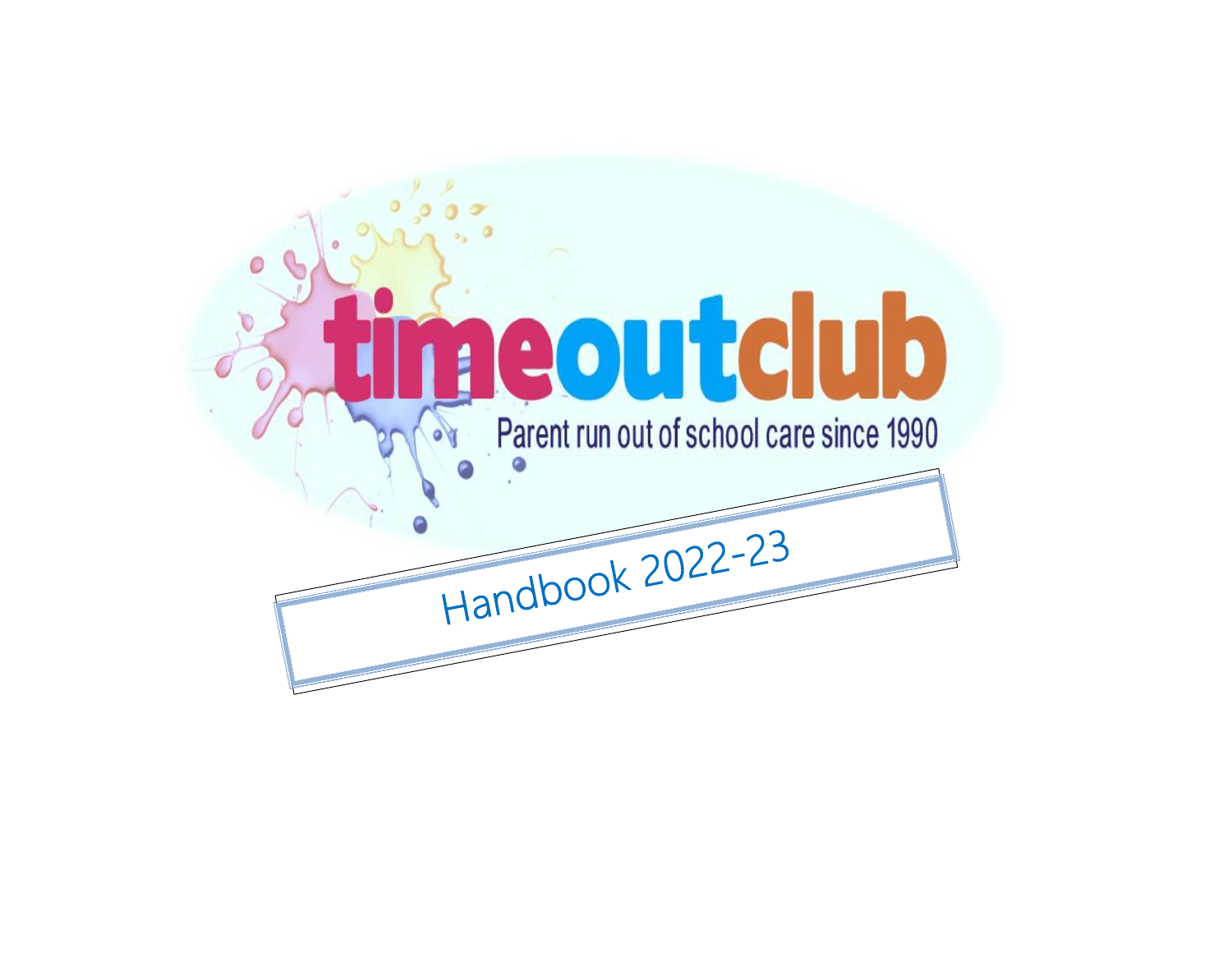

We would like to take this opportunity to welcome you and your family to Time-Out Club.

Since 1990, we have been delivering quality childcare in Milngavie and Bearsden.

We are a voluntary organisation, run by parents and for sustainability we depend and **require** parents on our Board of Directors'

# To apply to become a board member: email for information

[Directors@timeout.club.co.uk](mailto:Directors@timeout.club.co.uk) 

We are a registered charity and a company limited by guarantee, regulated by the Care Inspectorate.

We have five separate play settings, providing child care for over two hundred and fifty families within our community.

The Managing Director together with two Managers, have full responsibility for all the settings. The principle contacts should be the settings' supervisor and team; however, you are very welcome to contact any of the managers at any time.

Our ethos is child-centred, community based, and our profile is one of professionalism, that enables us to work within the required legislative and regulatory framework of our profession.

Our aim is to provide your child/ren with an environment where they can play, learn new skills, and enjoy socialising.

We ensure that we will employ confident and competent staff, who have a sound understanding of their roles and responsibilities together with experience, qualifications, SSSC registrations and PVG membership to enter the childcare workforce.

For holiday/in service care, all settings combine and staff work together at one of our four play settings (venue will be highlighted on all booking forms)

In this handbook, we have included general information and guidelines. More in-depth information on our policies and procedures are available on request.

Whilst your child/ren attend, we will deliver newsbytes via email. We also frequently update our website [www.time-outclub.co.uk](http://www.time-outclub.co.uk/) and Facebook page [www.facebook.com/Time-Out-Club](file://///LS210DEC6/TOC_Data/Welcome%20Pack/2016-17/www.facebook.com/Time-Out-Club)

We hope you and your child/ren enjoy attending and look forward to meeting your family very soon.

Kind Regards

# Management Team



Managing Director Manager Manager Celeste Gilbey Moira Dickson Paula McLean 07980 597380 07837338647 07854455560

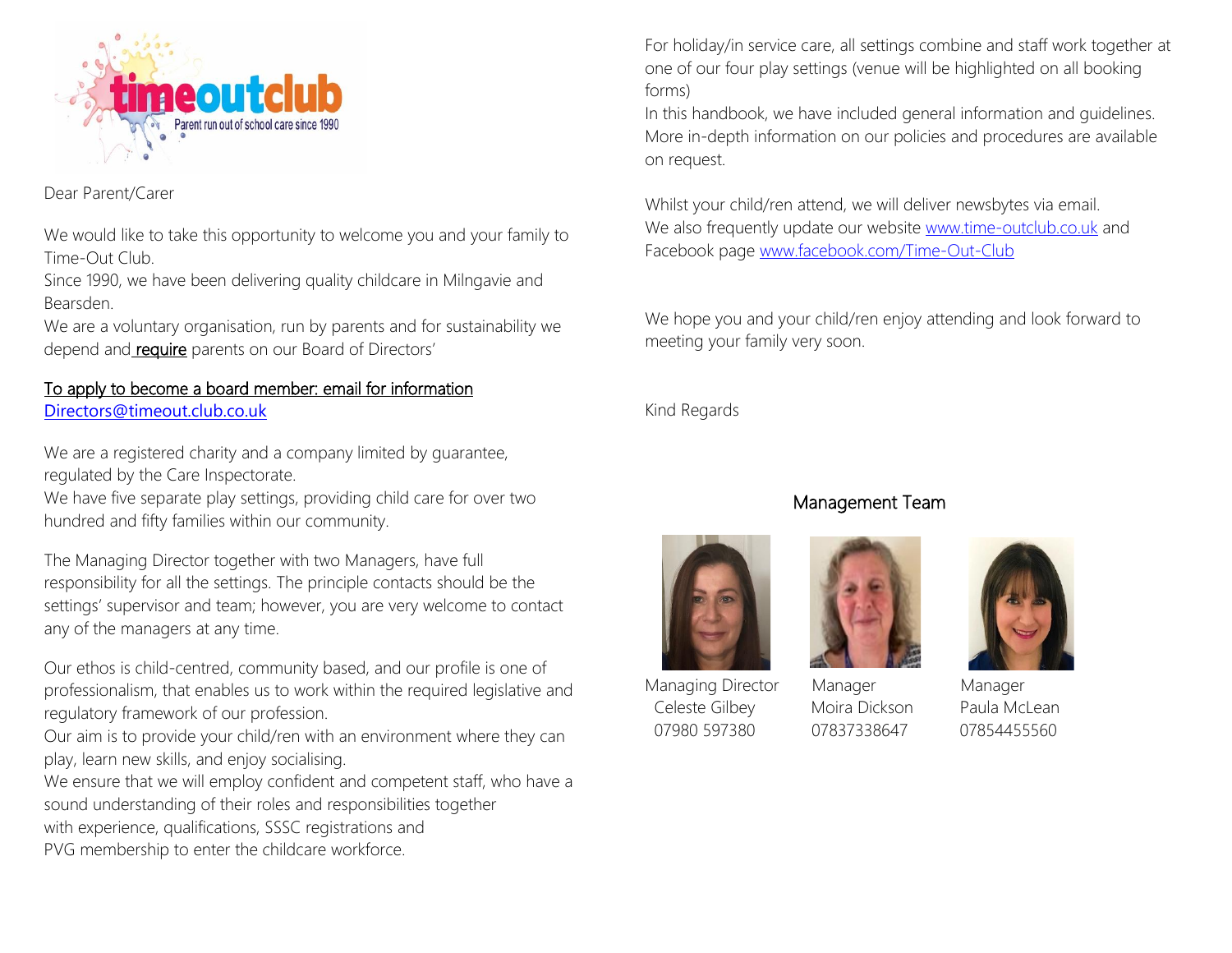#### Enrolment forms /Personal Plan

Please ensure that all required fields are complete, we will return any incomplete forms to you. (This is legislation)

If you change any details for example numbers/addresses/additional contact, please inform us, having the correct information is vital. *A settle in visit* will be organised, for any new child/ren joining us. Information will follow with your welcome email.

We review all forms mid-term. The supervisor of the play setting will organise this with you.

Once we have received your renewed enrolment form/personal plan, this is confirmation that your place will continue.

You will not be issue written confirmation unless your request has varied.

We require children to be accompanied (arriving and departing) with an adult over 16 years or sibling over 14 yrs. (Primaries 1-7) Children attending from secondary school may walk to TOC; only with written parental consent (a time will be organised for their arrival); a staff member will sign them in to the rota.

### Injury and Employer's Insurance

Details of our insurance schedule displayed in each play setting.

#### Opening and Closing times We will collect your child on early closure:

Easter 2.30pm, Christmas 2.30pm and start of summer holidays 1pm

After school: Monday – Friday (term time): School finishing time until 5.55pm.

Breakfast Club: Monday – Friday (term-time) 8am -9am. Holidays/In-service days: 8am – 5.55pm

Under the terms of our let, we are in breach of contract after 6pm (See late pick up)

# If your child/ren are going to be, absent what should you do?

Breakfast Club: please phone us in advance, leaving a text or message on the answer machine of the setting your child attends by 8.15am.

Afterschool: please phone us in advance, leaving a text or message on the answer machine of the setting your child attends by 2.30pm.

Holidays/In-service days: please phone us in advance, at our holiday setting before 9.00am.

A list of our telephone numbers are available website and our settings all have 24h answer machines.

### Please be mindful Non-notification of absence; will result in staff following Formal In house communication procedure.

Phone both parent/carer mobile, work, house, if unable to reach parent/carer we will contact additional contact ensuring we speak to someone. If after 20 mins we are unsure of the safety of a child, or suspect an unforeseeable event, the manager will take the decision to contact the police.

#### Breakfast Club

If a child does not attend breakfast by 8.30am, *formal in house procedure*

### After school

If a child is, absent without TOC prior knowledge, *formal in house procedure* applies. We will also notify the school. If after 20 mins we do not know the location of a child, the manager will take the decision to contact the police.

### Full day care

If a child is, absent by 10am without TOC prior knowledge. *Formal in house procedure*: If we are unsure of a child safety or suspect an unforeseeable event, the manager will take the decision to contact the police.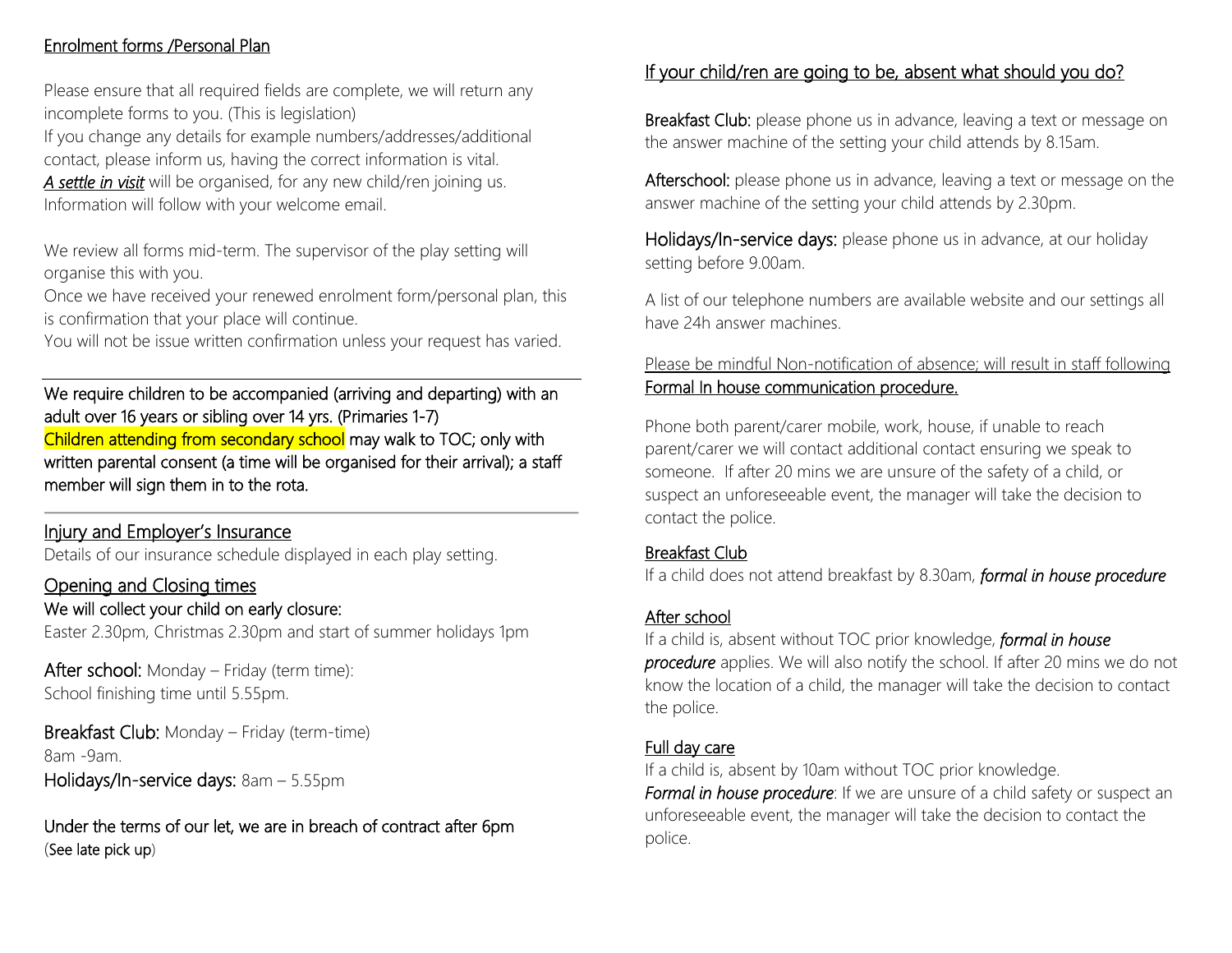### Costs: Are available at each play settings and on our website. Fees and Debt policy:

Our accounts are outsourced, any payment issues/enquires are organised by our accounts associate: [payments@time-outclub.co.uk.](mailto:payments@time-outclub.co.uk)

Cost are calculated (term time) over 11 months and set annually, the standing orders are issued at the end of term in June. Your monthly standing order/childcare voucher/tax credits must be arranged to start on the 1st of each month.

First payment is 1st August- last payment 1st June. (Adjusted annually) The payment should be exact.

Please ensure you use your child's name as reference on the standing order/childcare voucher as we require this for tracing the payment. We will allow 3 working days for the money to reach our account.

We will Not Refund for closures outwith Time-out Club's control, or nonattendance / days transferred.

Admin charges apply for lateness.

### When leaving Time Out club

A 4-week notice period in writing or the cost in lieu is required for leaving or any changes. The 4-week notice period is payable, even if your child/ren does not use the place during the notice period.

### Childcare Vouchers

We accept a range of childcare vouchers from most voucher companies. Please check with our accounts associate. The care inspectorate registration numbers are indicated on the bottom of your standing order, please use for reference purposes when registering with your childcare voucher provider. Any queries please email - [payments@time](mailto:payments@time-outclub.co.uk)[outclub.co.uk](mailto:payments@time-outclub.co.uk)

### Debt Policy

It is the responsibility of each Parent/Carer to pay their monthly standing order.

If anyone is having difficulty meeting this, we ask you to contact a member of the management team immediately.

Non-Payment of your standing order results in:-

Notification by letter after first month of nonpayment.

Second month of nonpayment withdrawal of place, if debt is not paid immediately then the debt handed over to collecting agency on our behalf*.*

This ensures that debt cannot mount up to an amount that cannot be paid. If debt has been highlighted under this category, we would incorporate an initial administration charge £25

Any parent/carer withdrawing placement with any finance outstanding or financial doubt will not be approved to re- submit any application for a further placement.

### Holidays

We will notify the venue on the booking form. We open at 8am and close at 5.55pm. Holiday booking forms are available to download on our website.<http://www.time-outclub.co.uk/>

To secure a place, please ensure we received your holiday booking form with payment before the [deadline dates.](#page-0-0) (info on next page)

### We will confirmed your holiday booking by email

We welcome all children from all our settings, including school age children that do not normally attend. Please complete all details on the booking form for processing purposes – including your child's Password We have a varied full day programme that includes many activities for all children to enjoy, indoor and outdoor play and days out.

All payments will be processed after the deadline date – unless otherwise stated.

We will provide breakfast and ask you to provide your child with a packed lunch together with snacks.

Please no nut products.

For morning, outings please ensure your child is in before 9am.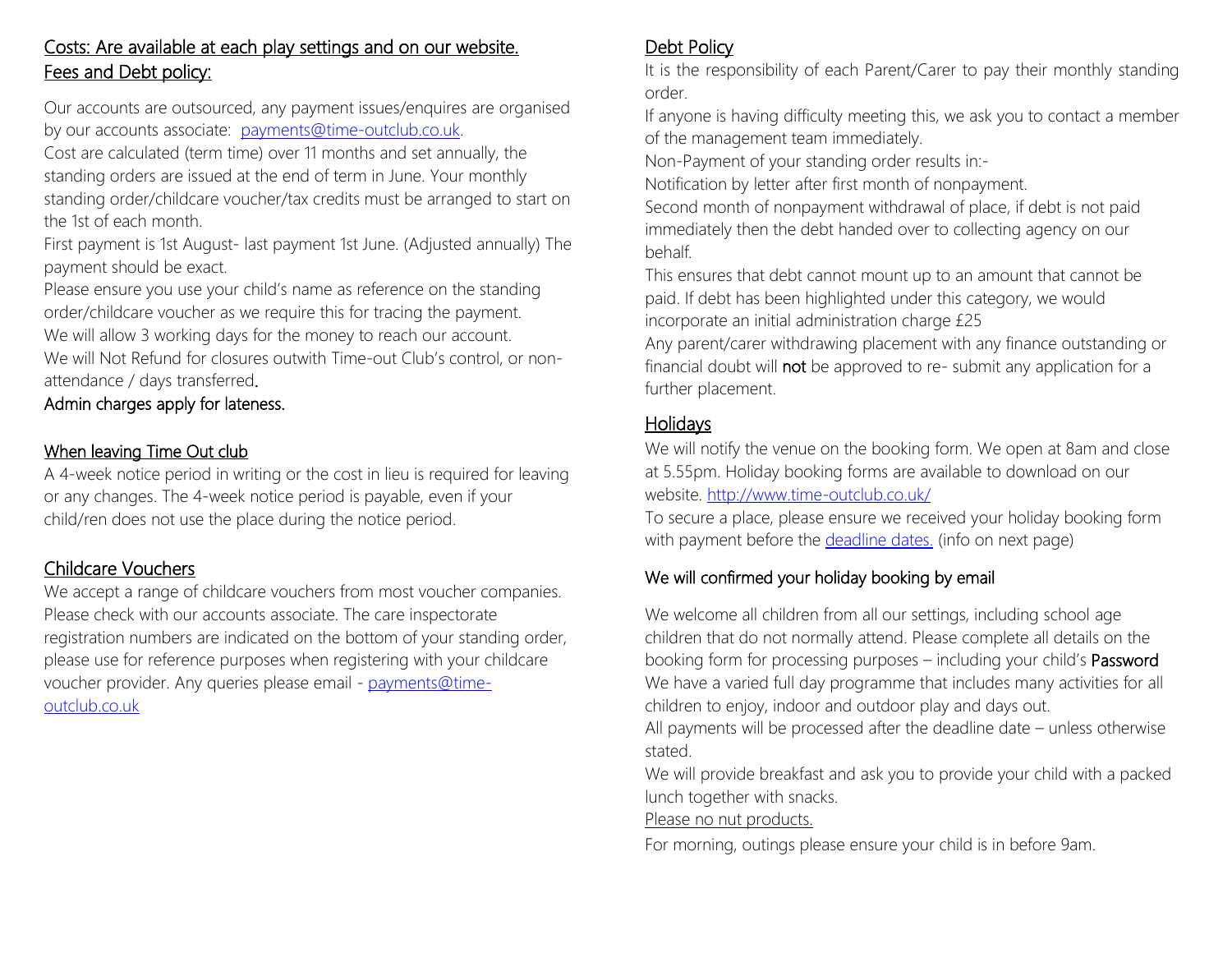### Deadline dates for holiday bookings 2022-2023 Thereafter £30.00 late

#### booking fee applies

### Deadline dates

Oct in-service Friday 09<sup>th</sup> Sept 2022

Feb in-service Friday 13<sup>th</sup> January 2023

Easter. Friday 3<sup>rd</sup> March 2023

May in-service Friday 31<sup>st</sup> March 2023

Summer Thursday 25<sup>th</sup> May 2023

### Time-out club closures 2022-2023

| September:       | Fri 23 <sup>rd</sup> Sept to Mon 26 <sup>th</sup> Sept (inclusive)      |
|------------------|-------------------------------------------------------------------------|
| October week     | Mon 17 <sup>th</sup> Oct to Fri 21 <sup>st</sup> Oct (inclusive)        |
| December:        | Wed $23^{\text{rd}}$ Dec to Wed $6^{\text{th}}$ Jan (inclusive)         |
| February midterm | Mon 13 <sup>th</sup> Feb to Tues 14 <sup>th</sup> Feb (inclusive)       |
| Easter:          | Mon 3rd April to Fri 14th April (inclusive)                             |
| May:             | Mon 1 <sup>st</sup> May                                                 |
| May              | Friday 26 <sup>th</sup> Mon 29 <sup>th</sup> Tues 30 <sup>th</sup> May  |
| Summer:          | Thursday 29 <sup>th</sup> June to Fri 14 <sup>th</sup> July (inclusive) |

# Late Pick-Ups

Please support us by ensuring that your child/children are picked up by 5.55pm. Late pick-ups cause many problems – Under the terms of our rental agreement with East Dunbartonshire Council, we are in breach of contract after 6pm. Please be mindful our staff all have personal, after work commitments however, they would never leave a child on their own. We will monitor continual lateness. Late charges may apply.

# Uncollected Child

If at 6pm a child has not been collected and we have had no communication. The duty manager is contacted in the first instance.

### Formal In house communication procedure applies

### If no contact is made we then:

We would then phone the additional contact.

By 6.30pm if we still have no information or communication and have been unsuccessful with the preceding phone calls the duty manager will make the decision to call the social services - West of Scotland Standby Service 0800-811-505.

# Healthy Eating *(We are a nut free environment)*

Light snacks and fruit/veg are offered to the children every day afterschool, of course, this is not intended to substitute for dinner and should not be regarded as such.

There should be no deemed "unhealthy food" high in sugar or fat; sweets or chocolates brought in to the play setting.

We do not encourage children to bring in any personal individual foods before or after school.

Any special occasions/celebrations, activities will be agreed with the parents/carer manager and monitored by staff.

Menus; will be displayed on the notice board.

All staff will use Nutritional Guidelines in conjunction with "Setting the Table" document. [http://www.healthscotland.com](http://www.healthscotland.com/) (last accessed June 23) Any individual dietary requirements or allergies/intolerances will be discussed with you at your settle in visit.

### **Toileting**

Staff assume all children that attend are fully toilet prepared for school. If your child has difficulties, please discuss with the supervisor prior to starting. If your child has supported needs, this should be discussed with your supervisor.

# Outside Play

We will use our outdoor areas as much as possible, Rain or shine playing out is fine. It helps the children re-charge. Please ensure your child/ren are dressed to play outside.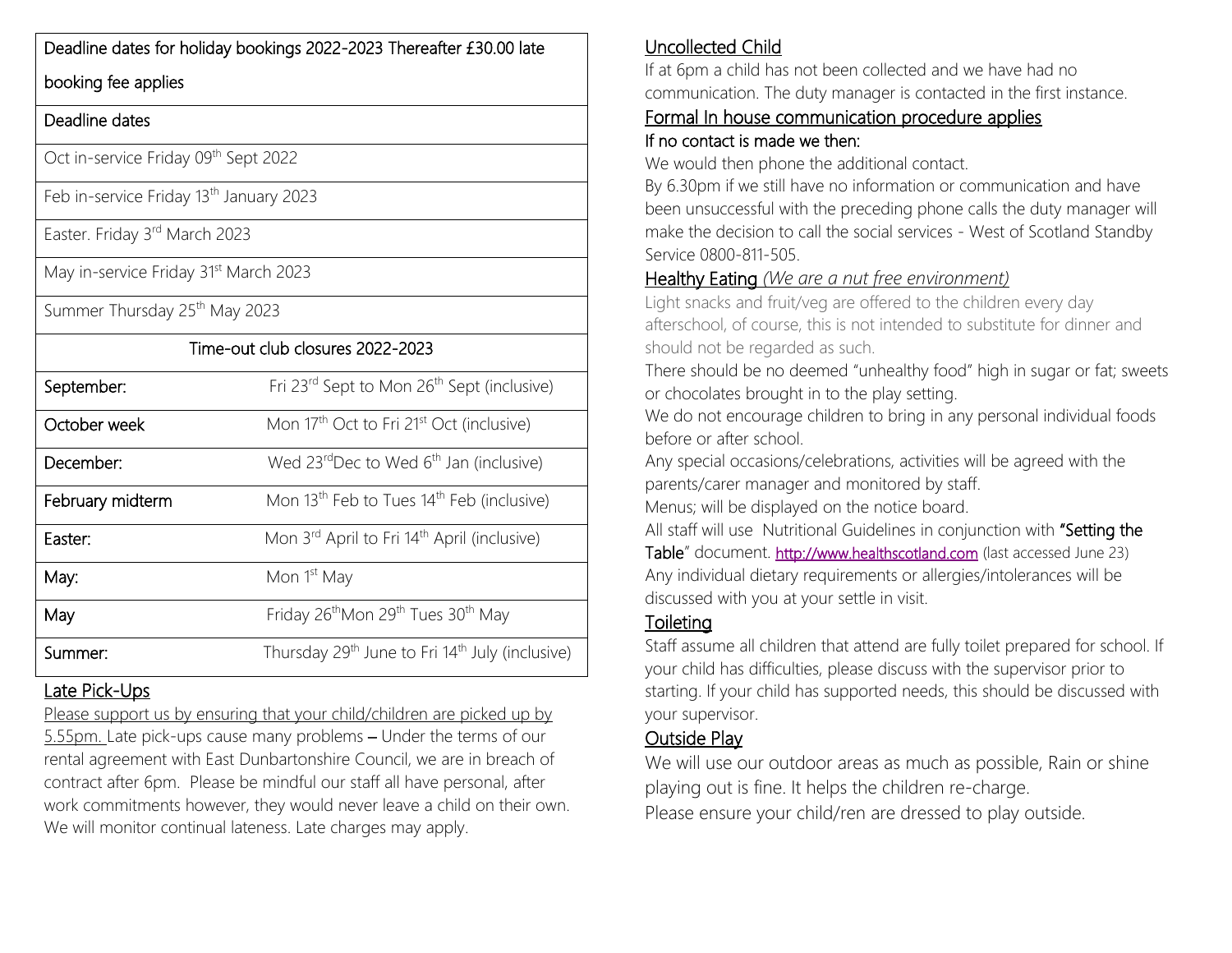### Partnership with Parents & Carers

Time-out Club recognises that the parent/carer have a unique and specialised knowledge of their child, and as such are the prime educators of their children.

Parent/carer and child-care workers are essential partners in the development of good care and educational practices. An atmosphere of mutual trust and respect is vital to our staff's ability to respond to, and cater for the needs of an individual child.

We are committed to developing and maintaining a respectful and professional partnership with parent/carer.

Good relations between staff, parents/carers is the key to this at all times. Each parent/carer and child will be treated as an individual. We will set aside time to discuss privately any concern with parent/carer that we may have.

Any difficulties should be raised at an early stage so things can be resolved in a delicate matter.

Staff give positive reinforcement to working parents and show flexibility and openness to their views, wishes, and religious beliefs, racial and cultural origin. Staff are aware and respect the role of parental involvement.

### Our strategy is for:

- Consultation, Collaboration
- Participation
- Supporting
- Planning and achieving outcomes
- Informing
- Implementing

Maintaining and sustaining a quality service

We aim to target service users with all forms of communication, written, verbal, website, Facebook, text. Enabling all opportunities to be covered.

### Unwell Child/exclusion periods for infectious conditions

We follow national guidance to protect the health of all the children in our care. If your child is ill, they must not attend. If your child becomes unwell whilst in our care, we will phone you to agree a time for you to collect them. Please tell us if your child has been ill while they are away from Time-Out Club. If your child has had symptoms of vomiting or diarrhoea (or both), it is essential that they do not attend until 48 hours after the symptoms have stopped.

Please phone us before your child attends.

Recommended period to be kept from Time-Out Club for both staff and Children.

- •Covid 19: Follow NHS guidance.
- Coughs/Colds: Until recovered.
- Flu: Until recovered.
- Whooping cough: 48 hours from commencing antibiotic treatment or 21 days from onset of illness if no antibiotic treatment.
- Chickenpox: Until all vesicles have crusted over (usually 5 day)
- German measles: 4 days of onset of rash (see vulnerable children/female staff (pregnancy)
- Measles: 4 days from onset of rash (see vulnerable children/female staff (pregnancy)
- Hand, foot and mouth disease: None
- Impetigo: Until lesions are crusted/healed or 48hr after starting antibiotics.
- Ringworm: Not usually required unless extensive.
- Scabies: Until first treatment has been completed
- Scarlet Fever: After 24 hours after starting appropriate antibiotic treatment
- Slapped Cheek Syndrome: None (see vulnerable children/female staff (pregnancy)
- Shingles: Exclude only if rash is weeping and cannot be covered, e.g. with clothing
- Conjunctivitis: None
- Head lice: None
- Mumps: 5 days from onset of swollen glands
- Threadworms: None
- •Ecoli 0157VTEC\*: 48 hours from last episode of diarrhoea
- Diarrhoea and/or Vomiting (with or without a specified diagnosis) until diarrhoea and vomiting has cleared for a minimum of 48 hours.

*Exclusion periods will depend on the illness and guidance from GP*

[https://www.publichealth.hscni.net/sites/default/files/Guidance\\_on\\_infection\\_contr](https://www.publichealth.hscni.net/sites/default/files/Guidance_on_infection_control_in%20schools_poster.pdf) [ol\\_in%20schools\\_poster.pdf](https://www.publichealth.hscni.net/sites/default/files/Guidance_on_infection_control_in%20schools_poster.pdf) last accessed August 2021

### We have a separate Covid 19 information booklet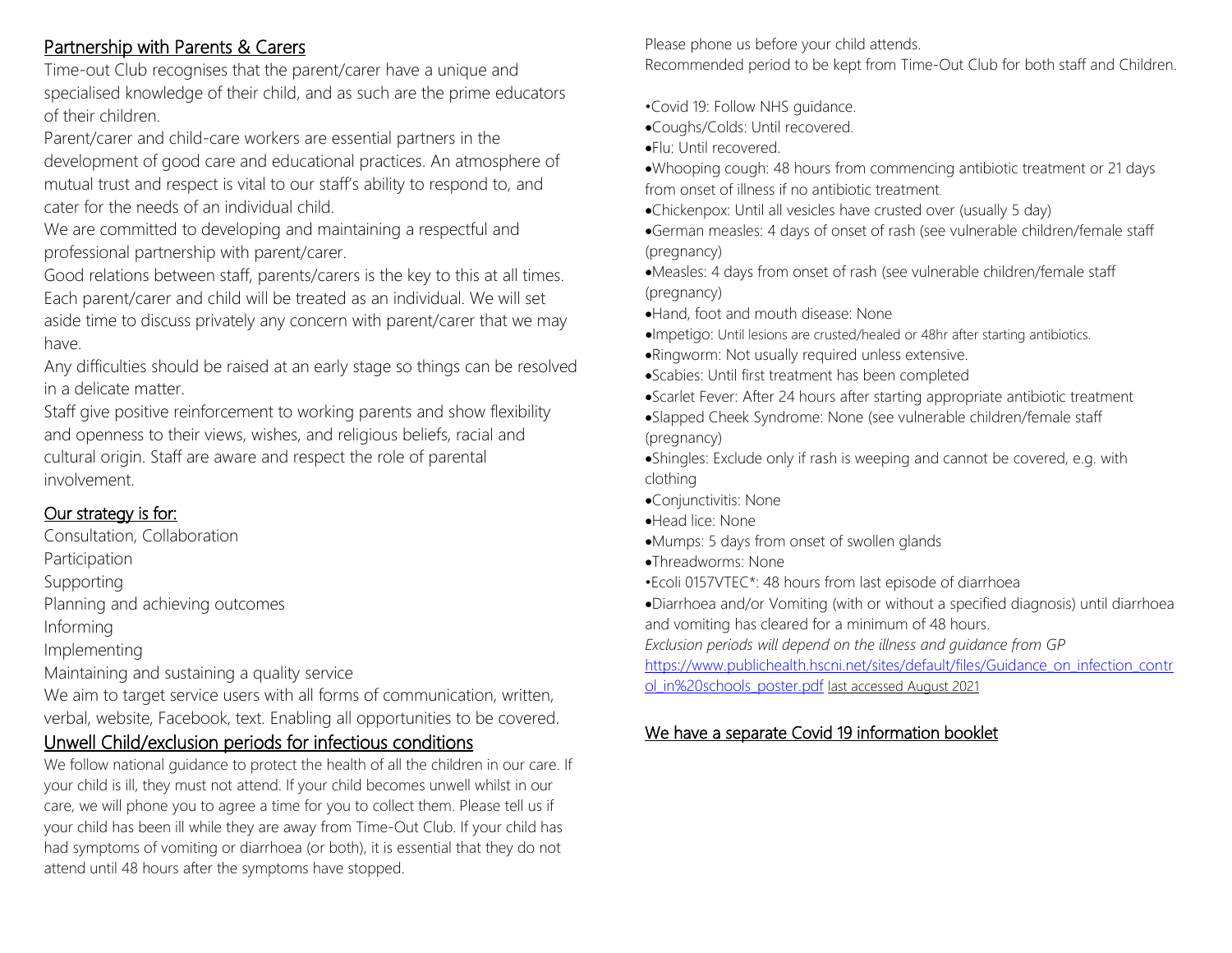#### **Emergency**

In the event of a child being injured whilst in our care, the following procedures will be undertaken:

When the injury is a minor accident/incident, it shall be treated as necessary by staff. Staff will inform parent/carer by phone or text following an injury to the head.

Staff will complete the accident/incident form and the parent/carer (responsible adult) who collects the child will sign, and retain a copy.

If the accident is more severe and a hospital visit is necessary, we shall use our formal in-house procedure for contacting parent/carer.

One of the managers will accompany the child to hospital and stay for the duration of the visit or until the parent/carer arrives.

Should a member of the management team not be available, the duty supervisor will carry out these duties. Our staff are trained in first aid procedures.

#### Medication

We have a Management of Medication procedure consisting of 5 stages. We train staff in the administration of medication.

If you require medication to be passed on to, your child's school, prior consent must be given by the school.

If your child requires any medication whilst attending, you will be required as per regulations to fill in the appropriate medication forms.

Parent/carer must give the first dose of any new medicine to ensure the child does not have an adverse reaction to the medication. This would not include emergency medication such as an adrenaline pen where the risk of not giving it could outweigh any adverse reaction.

All medication must be in original container, labeled with child's name, expiry date and information leaflet, that will be read by administering staff were possible.

The parent/carer will be notified immediately if the child refuses, it is spat out or an overdose is administered.

For the benefit of all service users, if a child becomes unwell we will contact the parent/carer and request their child to be collected as soon as possible. All medication will be audited monthly, expired medicine will be returned to the parent/carer or pharmacist. We reserve the right to refuse administration of invasive medical procedures and if the medicine does

not seem appropriate staff will contact the parent/carer to inform they will not be administering.

### **Complaints**

If you have issues regarding the day-to-day running of the play setting or a staff member, please alert one of the management team, they will deal with all matters as quickly and diplomatically as possible.

If you have a comment regarding any of the management team, or if you have a query concerning any decisions that have been made by the Board of Directors, you can also write to them or email.

[Directors@timeout.club.co.uk](mailto:Directors@timeout.club.co.uk) 

The Board of Directors, Time-Out Club C.E.Centre Allander Road Milngavie G62 8PN All complaints are treated in a diplomatic and confidential manner within a 20 day period

> Compliant to the Care Inspectorate Phone 0345 600 9527 <http://www.careinspectorate.com/index.php/complaints> Email: [enquiries@careinspectorate.com](mailto:enquiries@careinspectorate.com)

### Contingency & Closure Arrangements (See appendix 2– Covid 19)

In the unlikely event of a play setting closing for a day due to staff illness an outbreak, or extreme adverse weather conditions or school closure. We will:

Contact the parent/carer, if unable to reach, we will contact additional contact. Stating day of closure and foreseeable length of closure.

When applicable, notify the appropriate authorities regarding a pandemic/outbreak

If registration numbers allow, we will endeavour to care for the children in one of our other settings.

Our aim will be to ensure that no parent is without care for his or her child that is within our control.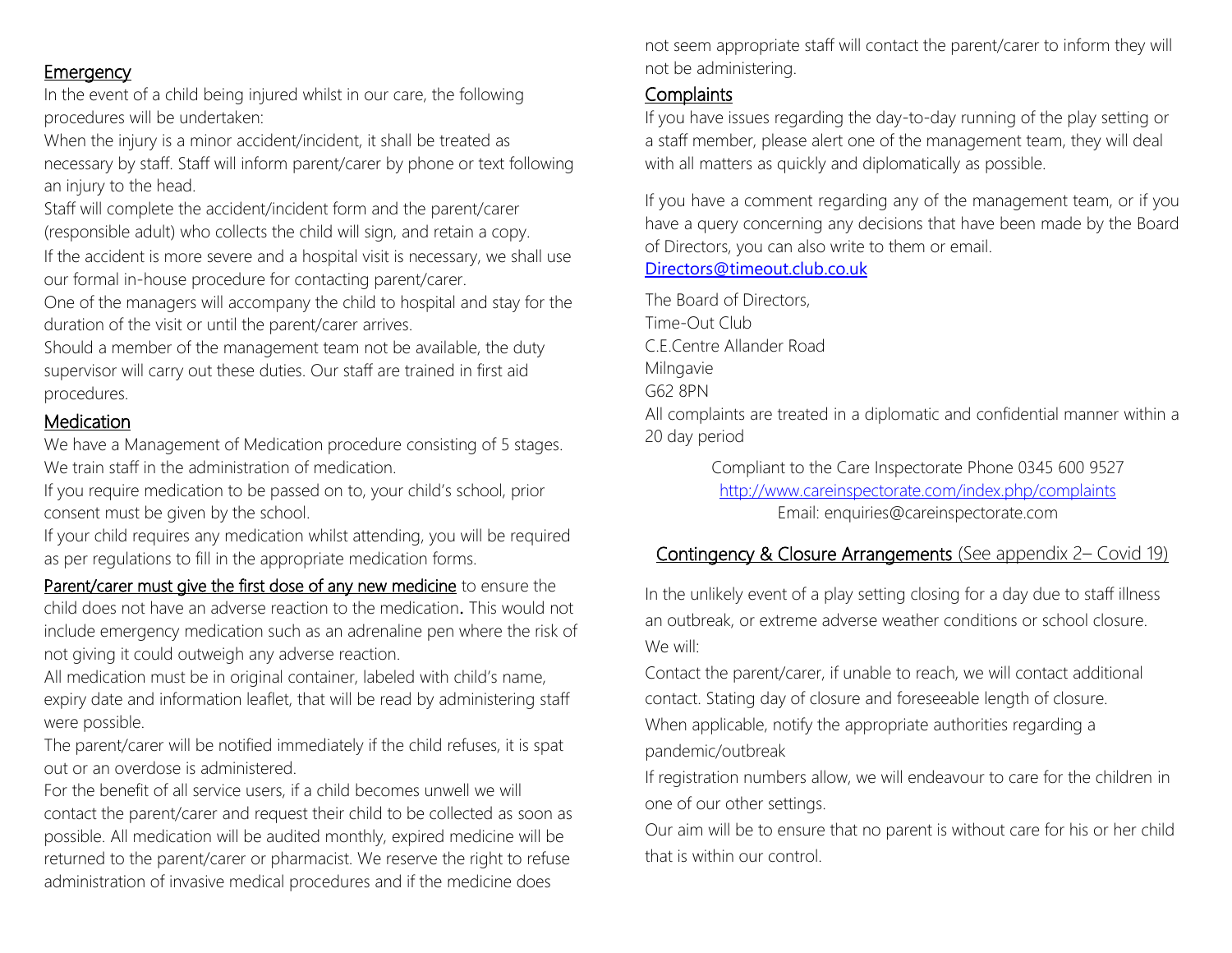### Should one of the play settings have to close permanently we will give all parent/carer at least 1 months' notice.

# Code of Conduct

# Whilst at TOC we support children to:

Listen to staff and other children alike.

Respect each other and the rules of Time-Out.

Share equipment.

Welcome new children and help them feel involved.

Look out for each other.

Treat everyone the way you would like to be treated.

Be safe and stay within the club setting.

Most of all have fun and enjoy meeting new people and having your friends around.

# We will support staff to:

Ensure suitable and appropriate appearance, by wearing Time out club ID badges and the chosen uniform colour (Blue) at all times.

Show commitment, drive, passion, dedication and a positive attitude to all service users.

Demonstrate Time Out Club aims and values.

Display good relationships with colleagues, children, and their families. Implement quality practice.

Respect and apply equality for all service users.

Be flexible and reflective.

Deliver a quality service.

Uphold trust and maintain confidentiality at all times.

Staff will not accept money or personal gifts from users, unless it is with the knowledge of the manager.

# We will support parent/carer Zero tolerance to:

Treat all staff with respect.

We value our employees and we will not tolerate any form of aggressive, threatening or violent, behaviour towards them.

If a parent/carer behaves in an intimidating or rude way to our staff you may be, asked to leave the play setting/service.

# Focus on Care

Throughout the year, we carry out surveys to ask you if we are meeting the needs of you and your child/ren. Each November we carry out an annual survey called 'Focus on Care'. Please support us by giving your views.

# Lost Property

We do not accept responsibility for children's lost items. However, every attempt will be made to identify the owner of the lost property and return the item to them.

Please ensure all your child/ren's belongings are labelled.

Any unclaimed/unlabelled items will be discarded at the end of each day.

# **Confidentiality**

The operation of Time-Out Club involves the sharing of information between children, parent/carers and the club staff and management. In order to respect everyone's dignity and privacy, we will actively promote confidentiality in the following ways:

Clearly explain to staff about respecting confidential information and clearly explaining agency policies about confidentiality pertaining to required records/reports as well as how to handle confidential/sensitive information.

Provide secure storage for files and information.

Adhere to all relevant legislation and incorporate the SSSC Code of practice in the keeping of records and confidentiality and GDPR. Provide parental/carer access to their child's own records.

Staff do not disclose confidential information unless required to do so in matters of child protection or emergencies.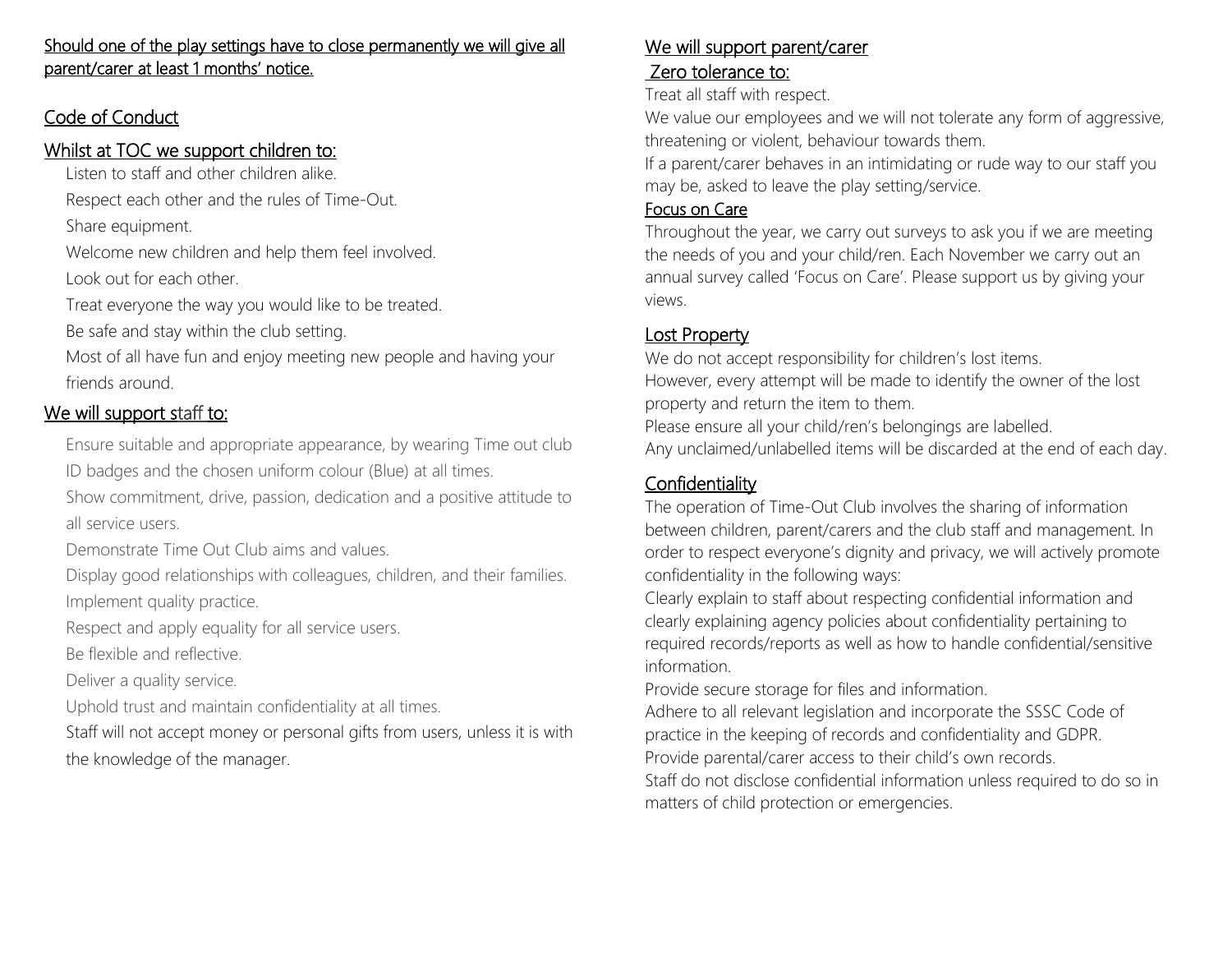### Exclusion - Inappropriate Behaviour

We use a Promoting Positive Behaviour Programme on a daily basis however, if a child displays negative or inappropriate behaviour or breaks one of the play setting rules, they will be asked to stop by a member staff. If a child has threatened or physically hurt another child or there have been repeated behavioural issues, parents/named responsible person collecting the child will be informed. We will then formally record and follow the stages below: We will keep the parent/carer informed at every opportunity with openness and transparency around decision-making. If parent/carer is unable to attend any meetings, it is acceptable to put any points in writing.

### Stage 1

When the child's parent/carer has been informed and appears to be no improvement in behaviour within a period (1-4 weeks) 1<sup>st</sup> meeting with the supervisor, a manager, and parent/ carer will take place.

We will discuss any outside influences that are affecting behaviour, and put in place positive supporting methods. At this stage, we require consistency of support from the parent/carer additionally we require consent to communicate frequently with the school/ class teacher to follow the GIRFEC (Getting it right for every child) approach.

### Stage 2

If after two weeks there is insufficient change in the child's behaviour, with no underlying/ external issues identified affecting the child's behaviour. The child's parents/carer will attend 2<sup>nd</sup> meeting with supervisor, a manager, and parent and a Board member. At this stage, the placement may well be suspended for up to five days. Cost for this suspension period are still required.

### Stage 3

The managers will consult with the Board of Directors and seek advice on how to proceed. A meeting will then take place where the parent/carer may attend unless the service has a reasonable reason to exclude them. In this case, the parent/carer should be notified in writing of the reason and given the opportunity to provide their views to that meeting. Throughout the exclusion process, we must make every reasonable effort to work in partnership with a parent/carer to resolve issues and support the child. However, we reserve the right to terminate a placement without notice where the relationship is irreconcilable and detrimental to the child's welfare.

### Child Protection

We believe that children have the right to be completely secure and we are committed to protecting all children in our care from harm. We have dedicated Child Protection Officers who will act as a link between staff and authorities. If we believe any children to be at harm or in danger, we will act promptly in contacting the East Dunbartonshire social work team to discuss our concerns. We will not discuss our concerns first with parent/carers. We will not request to share your data. We will comply with East Dunbartonshire Council's "Promoting Good Practice in the Care and Protection of Children and Young People, in conjunction with West of Scotland Child Protection Procedures.

### Safeguarding Persons

To safeguard vulnerable adults we implement and consider East Dunbartonshire Council Policy link below: [Adult Protection | East Dunbartonshire Council](https://www.eastdunbarton.gov.uk/health-and-social-care/services-adults-and-older-people/adult-protection)

### **Quality Assurance**

In order to upkeep quality assurance in our service:

We self-evaluate our play setting, through playroom observation forms, surveys and discussions from all service users', comparing the outcomes with previous results, to stimulate and implement changes.

All staff receive full induction, access to training and obtain relevant qualification pertaining to their post.

We hold monthly pre planned staff team meetings and training to share ideas and plan activity timetables. All staff attend scheduled supervision. Managers and supervisors attend weekly quality assurance meetings to ensure high quality throughout each play setting.

Managers complete formal documented, bi-monthly quality visits, within each play setting, resulting in outcomes for future development plans. Children attend council meetings. Children help plan and organise special/social events and parent/carer open days. Children have their own toy committees to ensure children are involved in the purchasing of new equipment and are responsible for the caring for their own resources. We hold monthly parent managed board meetings. We are Members of SOSCN (Scottish out of School Care Network) an organisation that helps supports us in providing useful information, publications and training.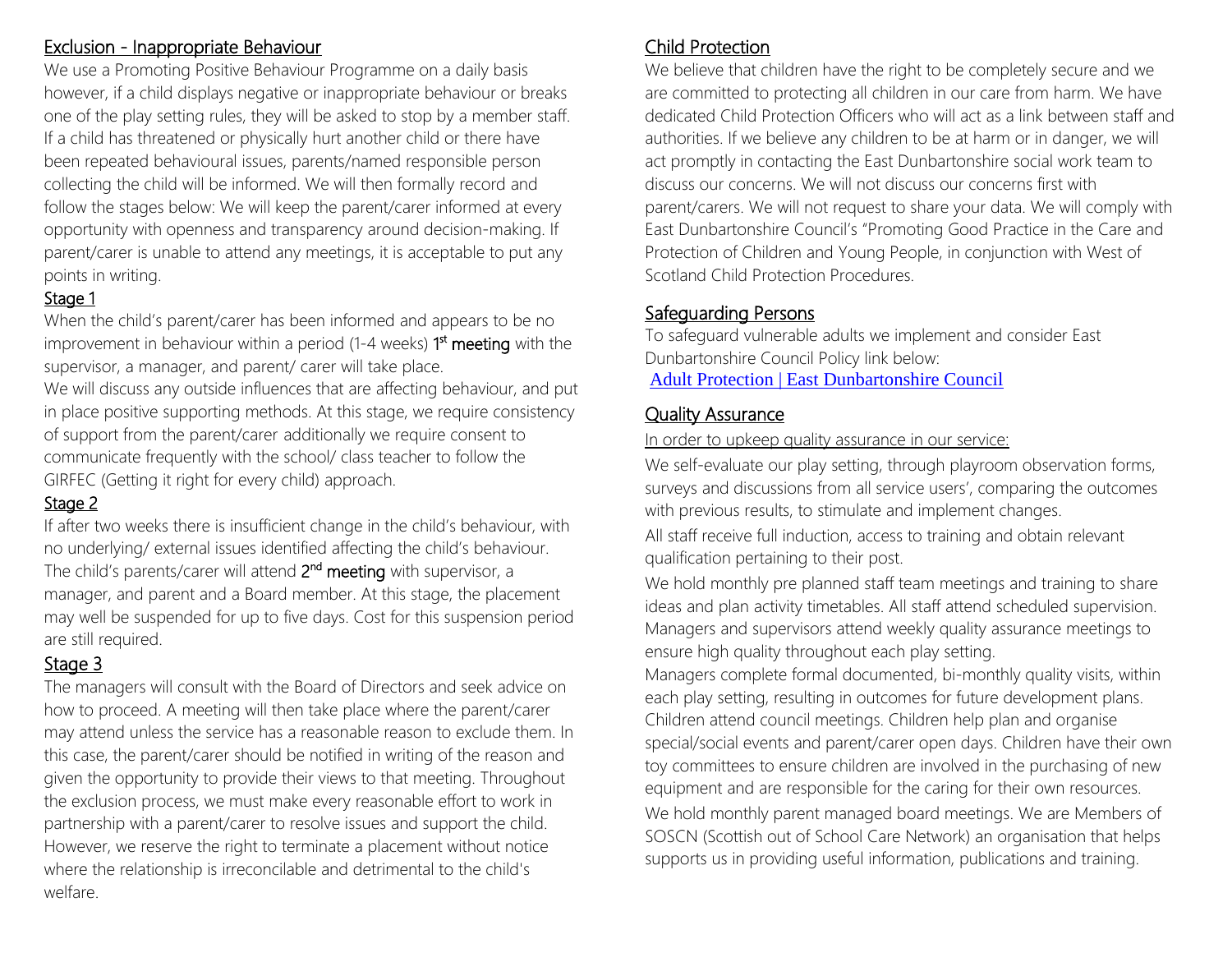### General Data Protection Regulation for Service Users

Requirements for the General Data Protection Regulation

From 25th May 2018 any personal information collected or stored – online or in paper format – will need to comply with the new General Data Protection Regulation

Personal data includes – parent/carer's names, addresses and email details and children's names and dates of birth etc.

Care Service providers collect and store this type of information to comply with; The Regulation of Care (Requirements as to Care Services) (Scotland) Regulations 2002, Local Authority funding requirements and HMRC Providers must make 'reasonable efforts' to ensure that all the data collected on their minded children has consent from parent/carer with parental responsibility of the child.

The GDPR states that data processing must be lawful, fair and transparent and now gives parent/carers more access to the child's documents. Data must be:

Collected for specified, explicit and legitimate purposes

Minimal - adequate, relevant and limited to those which are necessary Accurate and kept up-to-date

Stored for no longer than necessary and kept secure

Parent/carer can withhold permission but the ICO and Care Inspectorate must be informed before it is deleted as it might mean that the Provider is in breach of the; The Regulation of Care (Requirements as to Care Services)(Scotland) Regulations 2002 HMRC or Insurance requirements Parent/carer are able to view, update, and change any data that is held at any mutually agreed time.

Written permission is still required from parent/carer before data is used for other purposes, e.g. parent/carer are asked for written permission before we share information with other settings or professionals to support their child.

The exception to this is supported by the Local Safeguarding Children Board (LSCB,) that states that information relating to abuse including the risk of a child being drawn into extremism (linked to the Prevent Duty) and any concerns about sexual abuse including Female Genital Mutilation must be reported without informing parents.

### General Data Protection Regulation for Service Users

Data is updated regularly, therefore kept accurate – a regular audit of information must be carried out and any duplication or information no longer required is removed.

Parent/carer need to be informed as to how long data will be stored and how it will be destroyed when no longer required as evidence for Care Inspectorate, HMRC or insurance purposes

The current data storage advice is information relating to the safeguarding and welfare requirements of The Regulation of Care (Requirements as to Care Services) (Scotland) Regulations 2002 is stored until the child is 21 years and 3 months old to comply with insurance requirements HMRC information is stored for 6 years

### Parents/Carer's Privacy Notice

### How we use children's information

The Data Protection Officer/Lead with responsibility for monitoring this privacy notice is the Manager of Time-Out Club.

### Why do we collect and use children's information?

Time-Out Club will record, process and keep personal information on you and your child in accordance with the General Data Protection Regulations 2018.

We use this data to:

- Support children's learning
- Make assessments on children's development
- Safeguard the children in our care in accordance with relevant legislation
- Comply with Government legislation
- Assess the quality of our services
- Contact you regarding your child.

# Time Out Club will collect, hold and share two kinds of records on children attending our setting.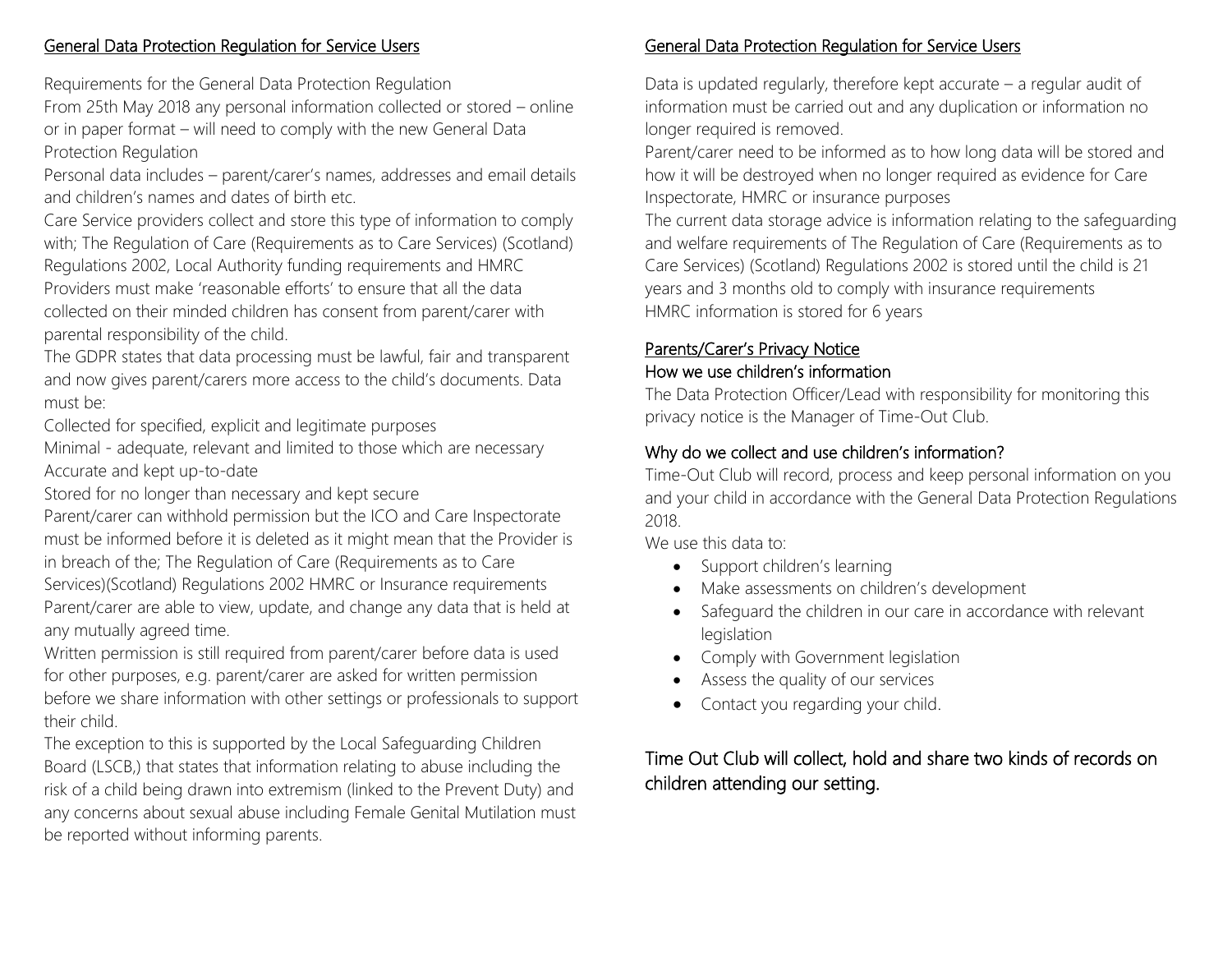### Developmental records

These can include:

• Observations of children in the setting, photographs, samples of work and developmental assessment records, children's passports, floor books and presentation boards, wall display's.

# Personal records

These include:

- Personal details including the information provided on the child's enrolment form and any consent forms and characteristics such as ethnicity, language and nationality.
- Contractual matters including the child's days and times of attendance, a record of the child's fees, any records of fee reminders and/or disputes
- Additional contact details including those people, other than parents/carers with authorisation to collect the child from the setting
- Children's health and well-being including discussions about every day matters regarding the health and well-being of the child with the parent/carer, records of accidents and medication records.
- Safeguarding and child protection concerns including records of all welfare and protection concerns and our resulting actions, meetings and telephone conversations about the child and any information regarding a Looked After Child
- Early support and Special Education Need including any focussed intervention provided by our setting, a record of the child's Personal Plan and, where relevant, their Statement of Special Education Need or EDC (Early years supporting families team) for funding support.
- Correspondence and reports including letters and emails to and from other agencies and any confidential reports relating to specific children

# Collecting information

Whilst the majority of information you provide to us is mandatory, some of it is provided to us on a voluntary basis. In order to comply with the General Data Protection Regulation, we will inform you whether you are required to provide certain information to us or if you have a choice in this.

The Regulation of Care (Requirements as to Care Services) (Scotland) Regulations 2002 place a legal obligation upon us to collect and process much of the information detailed above. Therefore, we do not require your consent to collect this information as we have a fair and lawful reason for doing so. All new forms collecting data will clearly state our lawful basis for processing the information you supply and where the request is voluntary or consent is required this will be clearly stated.

# Storing Children's Data

We ensure that access to children's files is restricted to those authorised to see them such as the board of directors, the Management team, designated Child Protection Officer, the child's play setting staff team. Care inspectorate officer. These confidential records are stored on site.

We retain children's records for up to 3 years after they have left the setting, except records that relate to an accident or child protection matter. These are kept until the child reaches the age of 21 years or 24 years respectively. For insurance purposes, we will keep records for accidents/ incidents for 40 years.

Presentation boards, children floor books, photos will be on display for all services users and potential service users to see whilst in the play settings. All photos, presentations boards, children floor books will be stored in a lockable cupboard when the play setting is not in operation.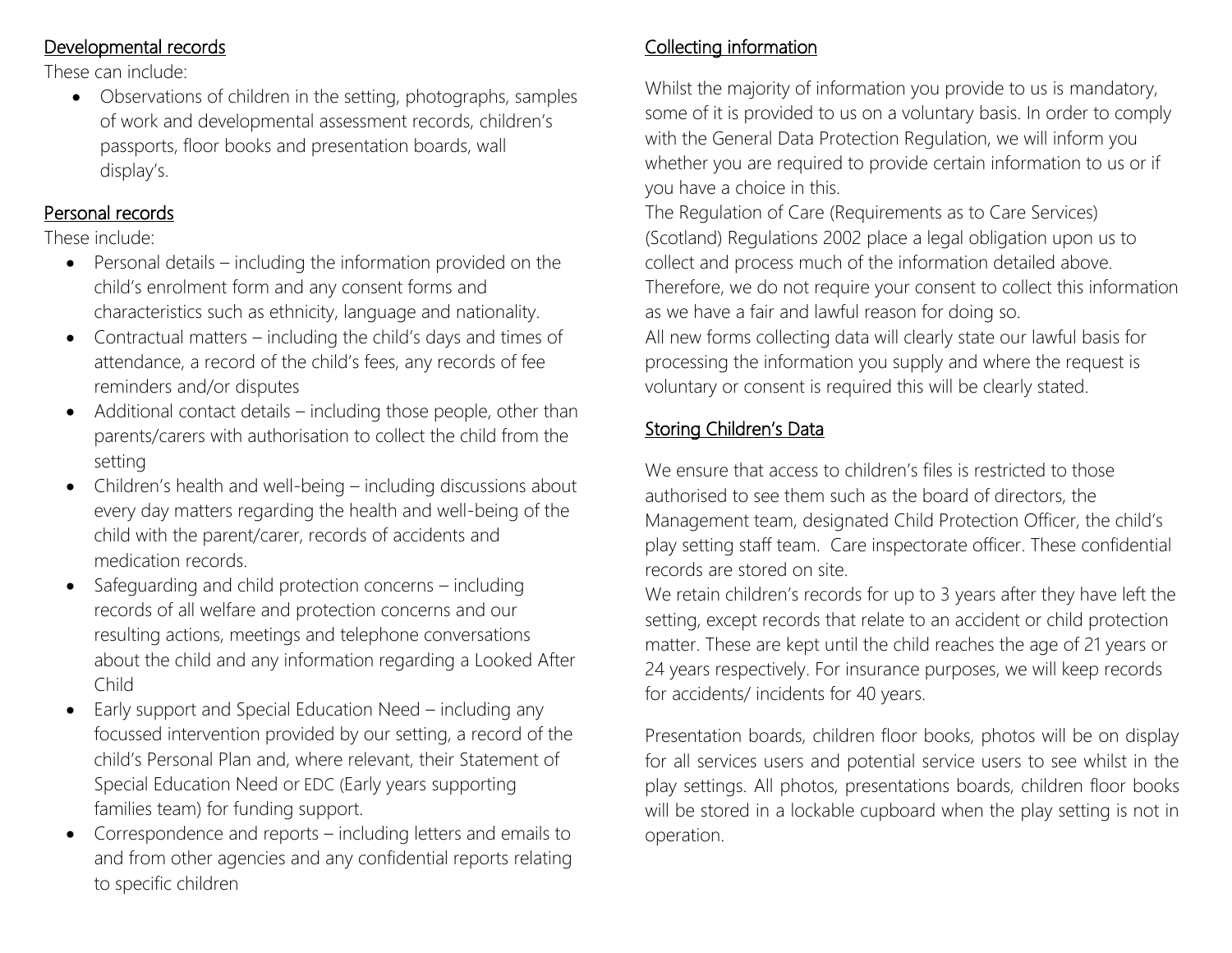# Sharing information

The information that you provide to us, whether mandatory or voluntary, will be regarded as confidential. We do not share information about your child with anyone without consent unless the law and our policies allow us to do so.

We are obliged to share confidential information without authorisation from the person who provided it, or to whom it relates, when:

- there is evidence that the child is suffering, or is at risk of suffering significant harm
- There is reasonable cause to believe that a child may be suffering, or is at risk of suffering, significant harm
- It is to prevent significant harm arising to children, young people or adults, including the prevention, detection and prosecution of serious crime.
- For your child's safety, we share your child's attendance with the school.

Further information regarding information sharing and confidentiality can be found in our policies.

### Requesting access to your personal data

Under data protection legislation, parents/carer, children and young people have the right to request access to information about them that we hold. Where a child is too young to give 'informed consent' the parent/carer is the 'subject' of the file and has a right to see the information held.

Children's developmental records are shared regularly with parents/cares and formal requests to access these is not required. To make a request for your personal information contact

The Manager of Time-Out Club (Data Protection Officer) following the procedure detailed in our Access to Records Policy.

You also have the right to:

- object to processing of personal data that is likely to cause, or is causing, damage or distress
- withdraw consent where given
- prevent processing for the purpose of direct marketing
- object to decisions being taken by automated means
- in certain circumstances, have inaccurate personal data rectified, blocked, erased or destroyed; and
- claim compensation for damages caused by a breach of the Data Protection regulations

If you would like to discuss anything in this privacy notice, please contact the Manager of Time-Out Club.

If you have a concern about the way we are collecting or using your personal data, you should raise your concern with us in the first instance or directly to the Information Commissioner's Office at <https://ico.org.uk/concerns/>

### Communication

We will send out information/update emails together with any play setting updates.

We also regularly update our website and Facebook page to keep you informed. Welcome boards will be on display at the entrance areas.

### After School Care Activities

For children's safety in keeping with staff to child ratios, we are unable to collect children from any afterschool activities.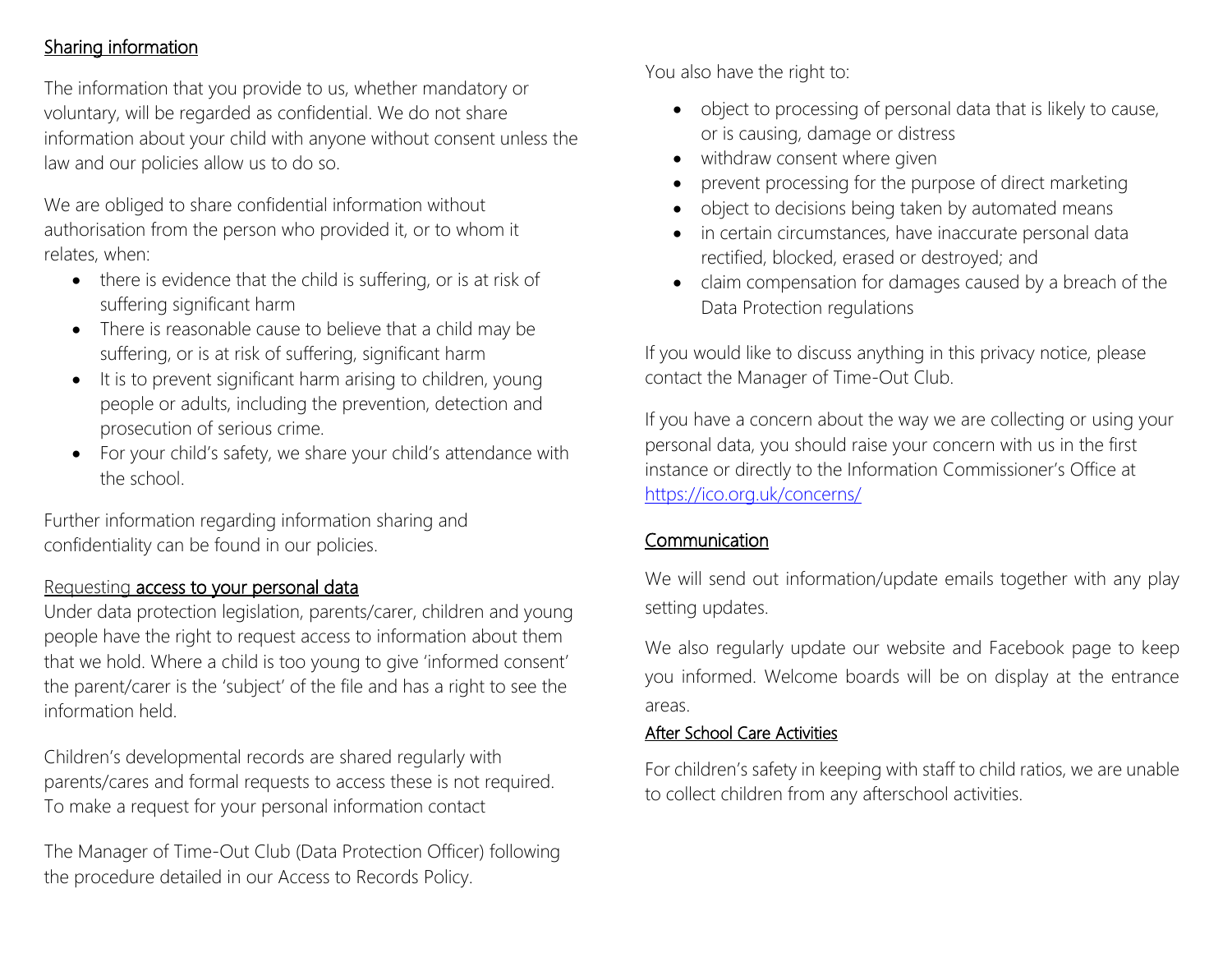#### Duty of candour

At Time out Club, we will: Act in an open and transparent way clear, honest and effective communication with parent/carers and all service users and throughout their care, including when things go wrong, in line with the definitions below.

We will use the following definitions of openness, transparency and candour used by Robert Francis in his report:

Openness: Enabling concerns and complaints to be raised freely without fear and questions asked to be answered.

Transparency: Allowing information about the truth about performance and outcomes to be shared with staff, people who use the service, the public and regulators.

Candour: Any person, who uses our service that is harmed in Time out club, is informed of the fact and an appropriate remedy offered, regardless of whether a complaint has been made or a question asked about it.

Apology: An 'apology' is an expression of sorrow or regret in respect of a notifiable safety incident; it is not an admission of guilt.

Appropriate written records: Records are complete, legible, accurate and up to date. Every effort will be made to ensure records are updated without any delays.

Time-Out Club is committed to compliance with the General Data Protection Regulations and the Data Protection Bill. We are registered with Information Commissioners Office (ICO)

[https://ico.org.uk/for-organisations/guide-to-the-general-data-protection](https://ico.org.uk/for-organisations/guide-to-the-general-data-protection-regulation-gdpr/)[regulation-gdpr/](https://ico.org.uk/for-organisations/guide-to-the-general-data-protection-regulation-gdpr/)